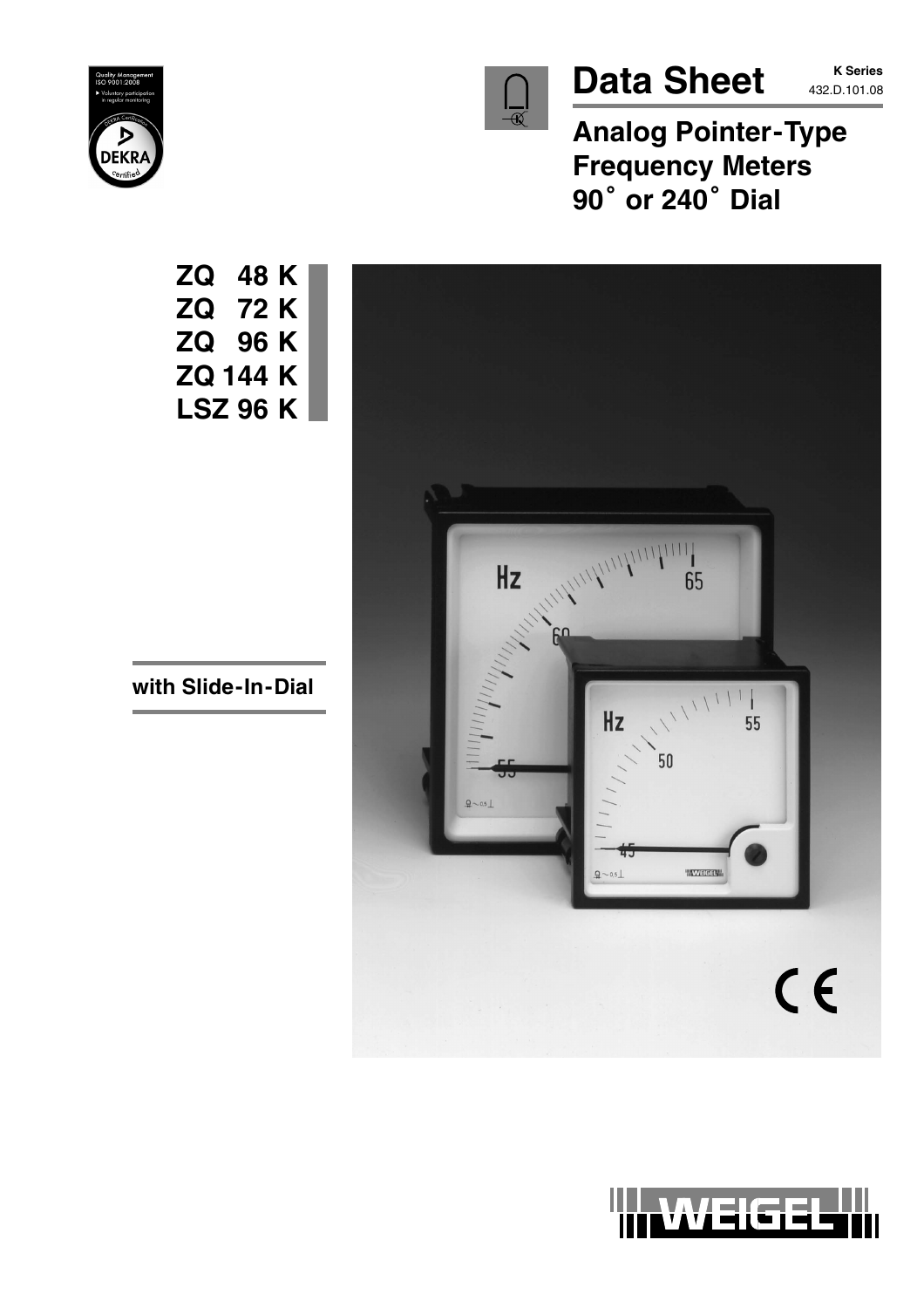## **Application**

The pointer - type frequency meters ZQ 48/72/96/144 K with 90° dial and LSZ 96 K with 240° dial (K series) housed in moulded thermoplastic cases are used for measurement of frequencies in the range of 50, 60, 200 or 400 Hz.

For maximum accuracy, the meteers show only a small range around the selected nominal frequency. The non-interesting measuring range is suppressed electronically.

The bezel, the front window and the dial can be exchanged easily.

### **Functional Principle**

Self-shielding moving-coil movements with core-type magnet and pivot suspension (ZQ) or with swivel coil (LSZ). Spring loaded jewel bearings for vibration and shock resistance.

Electronic measuring unit based on condensor reloading.

### **Mechanical Data**

| case details          |                                    |                                             | in control / switchgear panels, machine tool<br>consoles or mosaic panels, stackable | moulded square case suitable to be mounted |
|-----------------------|------------------------------------|---------------------------------------------|--------------------------------------------------------------------------------------|--------------------------------------------|
| material of case      |                                    | polycarbonate thermoplastics,               | flame retardant with UL rating of $94 V - 0$                                         |                                            |
| material of window    | glass <b>♦</b>                     |                                             |                                                                                      |                                            |
| colour of bezel       |                                    | black (similar to RAL 9005) $\blacklozenge$ |                                                                                      |                                            |
| position of use       | vertical $\pm 5^{\circ}$ $\bullet$ |                                             |                                                                                      |                                            |
| panel fixing          | screw clamps                       |                                             |                                                                                      |                                            |
| mounting              |                                    | stackable next to each other                |                                                                                      |                                            |
| panel thickness       | $\leq 40$ mm                       |                                             |                                                                                      |                                            |
| terminals             | wire clamps E3                     |                                             | hexagon studs, M4 screws and                                                         |                                            |
| dimensions<br>(in mm) |                                    | ZQ 48 K ZQ 72 K ZQ 96 K                     | <b>LSZ 96 K</b>                                                                      | <b>ZQ 144 K</b>                            |
| bezel                 | 48<br>П                            | 72<br>П.                                    | 96<br>п                                                                              | 144<br>п                                   |
| case                  | 42.5                               | 66<br>п                                     | 90<br>п                                                                              | 136<br>п                                   |
| depth                 | 53                                 | 53                                          | 53                                                                                   | 53                                         |
| panel cutout          | $\square$ 45+0.6                   | $\Box$ 68+0.7                               | $\Box$ 92+0.8                                                                        | ⊞ 138+1                                    |
| weight approx.        | 0.13 kg                            | 0.3 <sub>kq</sub>                           | 0.3 <sub>kq</sub>                                                                    | 0.3 kg                                     |

### **Electrical Data**

| measuring unit<br>admissible voltage<br>variation | frequency<br>$-15\%$ +10% of rated voltage                                                                                                                     |
|---------------------------------------------------|----------------------------------------------------------------------------------------------------------------------------------------------------------------|
| power consumption                                 | $\leq$ 3 VA                                                                                                                                                    |
| measurement category CAT III                      |                                                                                                                                                                |
| operating voltage<br>pollution level              | refer to Measuring Ranges<br>2                                                                                                                                 |
| enclosure code                                    | IP 52 case front side<br>IP 00 for terminals without protection against<br>accidental contact<br>IP 20 for terminals protected against<br>accidental contact ♦ |

### **Measuring Ranges**

**frequency range**

 $\overline{a}$ 

|                  | ZQ 48 K ZQ 72<br>ZQ 96 |
|------------------|------------------------|
| rated voltage    | operating voltage      |
| 380  400  420 Hz |                        |
| 360  400  440 Hz |                        |
| $180200220$ Hz   |                        |
| $58$ 60  62 Hz   |                        |
| $55$ 60  65 Hz   |                        |
| 48  50  52 Hz    |                        |
| 45  50  55 Hz    |                        |
|                  |                        |

|                       | ZQ 48 K | ZQ 72 K<br>ZQ 96 K | <b>LSZ 96 K</b><br><b>ZQ 144 K</b> |
|-----------------------|---------|--------------------|------------------------------------|
| 57.7 V <sup>1</sup> ) |         | 150 V              | 150 V                              |
| 63.5 V <sup>1</sup> ) |         | 150 V              | 150 V                              |
| 100 V <sup>1</sup> )  |         | 150 V              | 150 V                              |
| 110 V                 | 150 V   | 150 V              | 150 V                              |
| 115 V <sup>1</sup> )  |         | 150 V              | 150 V                              |
| 120 V <sup>1</sup> )  |         | 150 V              | 150 V                              |
| 127 V <sup>1</sup> )  |         | 150 V              | 150 V                              |
| 208 V <sup>1</sup> )  |         | 300 V              | 600 V                              |
| 230 V <sup>1</sup>    |         | 300 V              | 600 V                              |
| 289 V <sup>1</sup>    |         | 300 V              | 600 V                              |
| 400 V <sup>1</sup> )  |         | 300 V              | 600 V                              |
| 415 V <sup>1</sup>    |         | 300 V              | 600 V                              |
| 440 V <sup>1</sup> )  |         | 300 V              | 600 V                              |
| 500 V <sup>1</sup> )  |         | 300 V              | 600 V                              |
|                       |         |                    |                                    |

 $<sup>1</sup>$ ) not for ZQ 48 K</sup>

#### **Scaling**

| dial<br>pointer<br>pointer deflection | flat dial<br>$0 90^{\circ}$ (ZQ)<br>$0240^\circ$ (LSZ) | bar / knife-edge pointer |                  |                    |
|---------------------------------------|--------------------------------------------------------|--------------------------|------------------|--------------------|
| scale characteristics                 | linear                                                 |                          |                  |                    |
| scale division                        | coarse-fine                                            |                          |                  |                    |
| scale length                          | ZQ 48 K ZQ 72 K<br>41 mm                               | 61 mm                    | ZQ 96 K<br>97 mm | ZQ 144 K<br>146 mm |
| scale length                          | <b>LSZ 96 K</b><br>142 mm                              |                          |                  |                    |
|                                       |                                                        |                          |                  |                    |

### **Accuracy at Reference Conditions**

accuracy class 0.5 according to DIN EN 60 051-1

**reference conditions**

ambient temperature 23°C voltage nominal voltage others DIN EN 60 051-1 **influences** ambient temperature  $23^{\circ}$ C $\pm$ 2K stray magnetic field 0.5 mT

position of use nominal position  $\pm 1^\circ \bullet$ input rated measuring value

position of use nominal position  $\pm 5^{\circ}$ 

 $\blacklozenge$  also refer to "Options"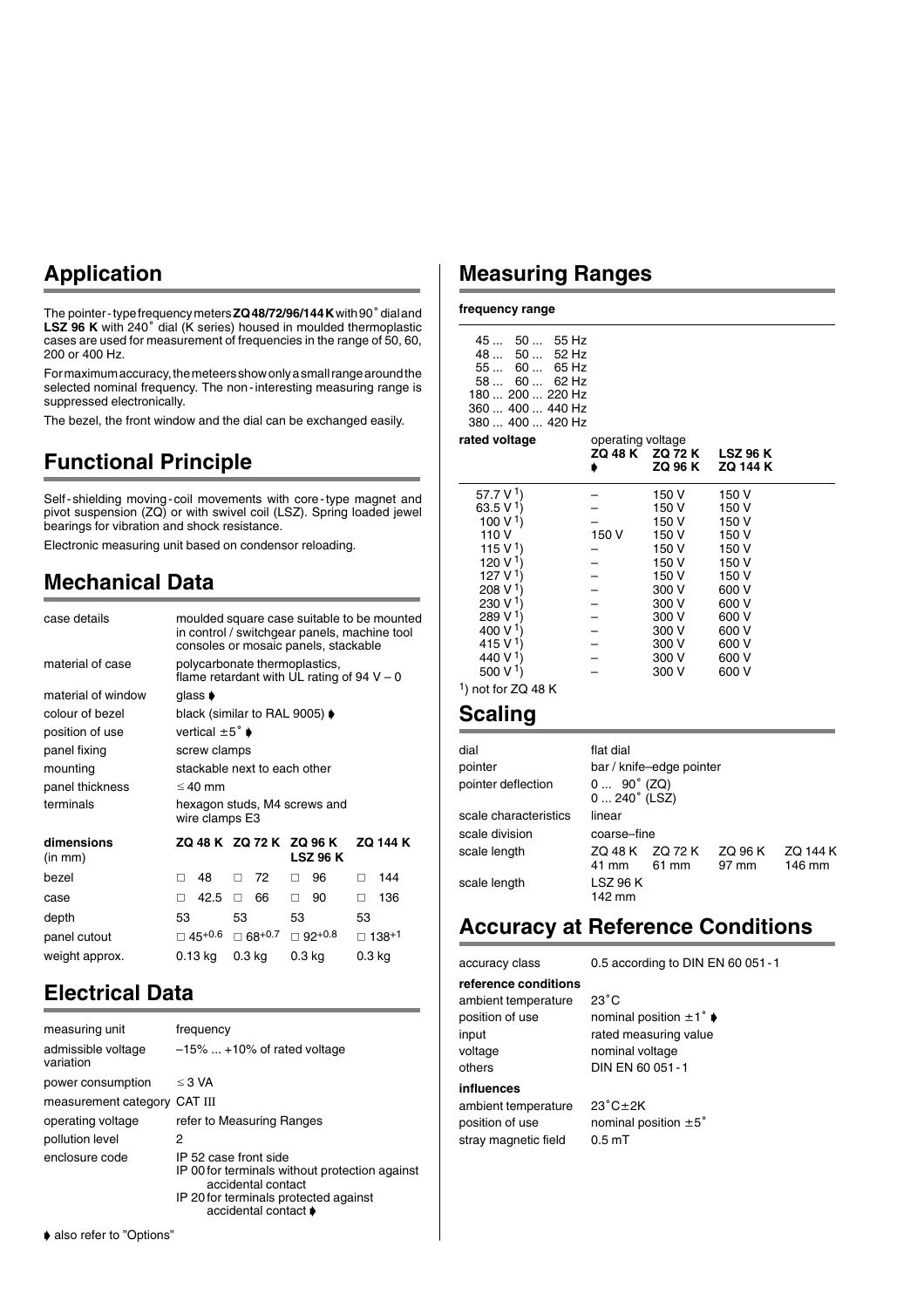



# Data Sheet **432.D.101.08**

# **Analog Pointer-Type Frequency Meters** Analog Pointer-<br>Frequency Mete<br>90<sup>°</sup> or 240° Dial

## **Environmental**

| climatic suitability           | climatic class 3 acc. to VDE/VDI 3540 sheet 2 |
|--------------------------------|-----------------------------------------------|
| operating<br>temperature range | $-10$ +55 <sup>°</sup> C                      |
| storage<br>temperature range   | $-25+65^{\circ}C$                             |
| relative humidity              | $\leq$ 75% annual average, non-condensing     |
| shock resistance               | 15 g, 11 ms                                   |
| vibration resistance           | $2.5$ g, $555$ Hz                             |
|                                |                                               |

# **Rules and Standards**

| DIN 43718            | Measurement and control; front-frames and<br>frontpanels of measurement and control<br>equipment; principal dimensions   |
|----------------------|--------------------------------------------------------------------------------------------------------------------------|
| DIN 43 802           | Line scales and pointers for indicating<br>electrical measuring instruments;<br>general requirements                     |
| DIN 16 257           | Nominal positions and position symbols used<br>for measuring instruments                                                 |
| DIN EN 60 051        | Direct acting indicating analogue electrical<br>measuring instruments and their accessories                              |
| -1                   | Part 1: Definitions and general requirements<br>common to all parts                                                      |
| $-4$                 | Part 4: Special requirements for frequency<br>meters                                                                     |
| -9                   | Part 9: Recommended test methods                                                                                         |
| DIN EN 60 529        | Enclosure codes by housings (IP-code)                                                                                    |
| DIN EN 61 010-1      | Safety requirements for electrical measuring,<br>control and laboratory equipment<br>Part 1: General requirements        |
| DIN EN 61 326-1      | Electrical equipment for measurement, con-<br>trol and laboratory use - EMC requirements<br>Part 1: General requirements |
|                      | (IEC 61 000 - 4 - 3 evaluation criterion B)                                                                              |
| DIN IEC 61 554       | Panel mounted equipment -<br>Electrical measuring instruments -<br>Dimensions for panel mounting                         |
| VDE/VDI 3540 sheet 2 | reliability of measuring and control<br>equipment (classification of climates)                                           |

# **Options**

| rated voltage<br>(ZQ 48 K) | other rated voltage on request                                                     |
|----------------------------|------------------------------------------------------------------------------------|
| case                       |                                                                                    |
| window                     | non-glaring glass                                                                  |
| colour of bezel            | gray (similar to RAL 7037)                                                         |
| index marking pointer      | red, front adjustable (ZQ 48/72/96/144 K only)                                     |
| position of use            | on request 15165°                                                                  |
| marine application         | non-certified or<br>with approbation by "Germanischer Lloyd"<br>(ZQ 96/144 K only) |

#### **terminal protection against accidental contact**

full-sized rear cover or protective sleeves

#### **dial**

non–calibrated with dial symbols scale division 0 ... 100% and figuring additional figuring on request logo on the dial none or on request

# blank dial pencil–marked on initial and end values linear scale division non–standard captions on request

additional lettering on request e.g. "generator" coloured marks red, green or blue for important scale values coloured sector red, green or blue within scale division

# **Connections**



## **Dimensions**



**b** 42.5 66 90 136 **c** 53 53 53 53